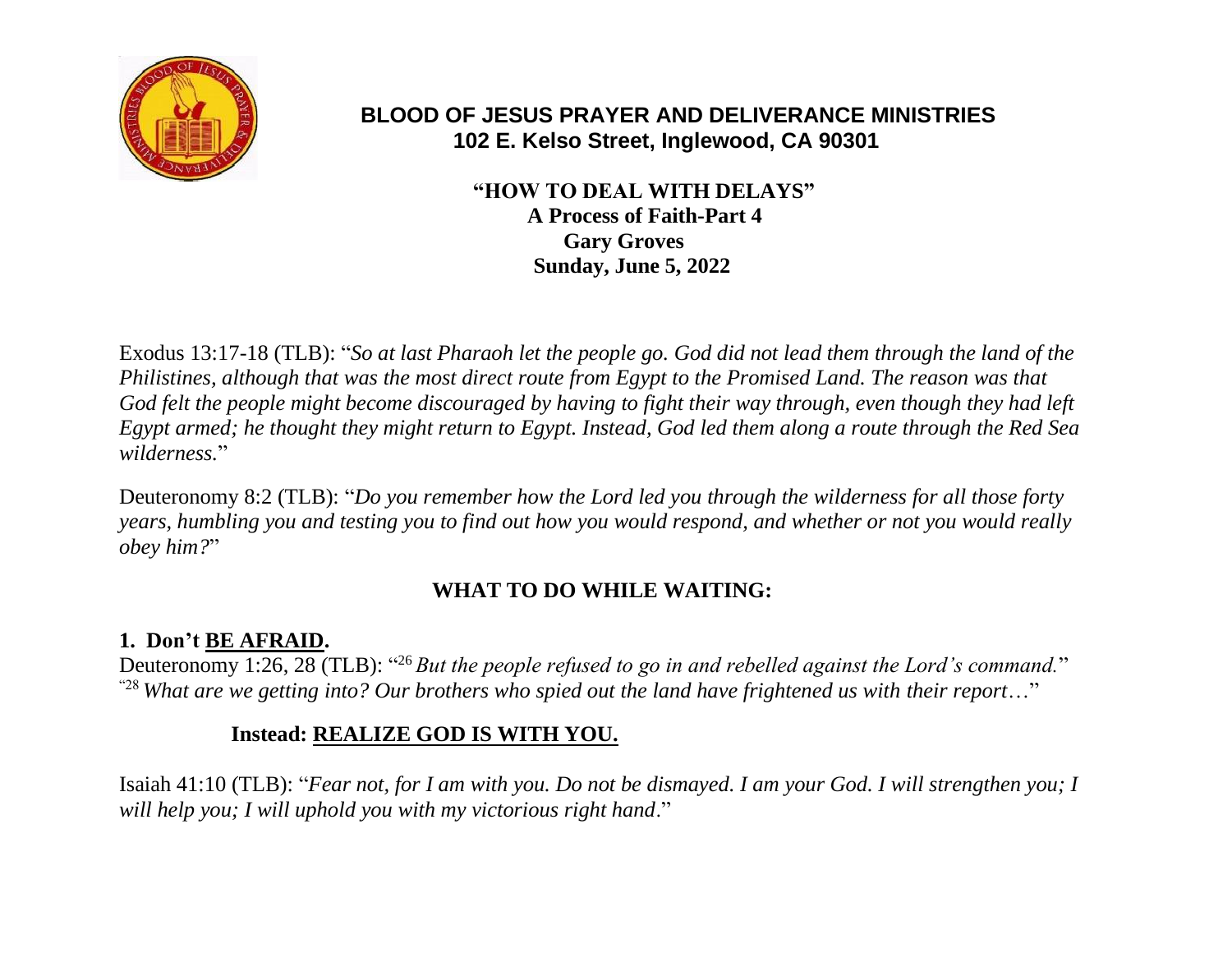#### **2. Don't WORRY**.

Numbers 21:4-5 (GN): *"...On the way the people lost their patience and spoke against God and Moses. They complained...*"

Proverbs 19:2 (GN): "*Impatience will get you into trouble."*

# **Instead: TRUST IN GOD**.

Psalms 37:7-8 (TLB): "*Rest in the Lord; wait patiently for him to act. Don't be envious of evil men who prosper. Stop your anger! Turn off your wrath. Don't fret and worry—it only leads to harm*."

Ecclesiastes 3:11 (GN): "*God has set the right time for everything.*"

# **3. Don't GET DISCOURAGED**.

Numbers 14:2-4 (NIV): "*All the Israelites grumbled against Moses and Aaron, and the whole assembly said to them, "If only we had died in Egypt! Or in this desert! Why is the LORD bringing us to this land only to let us fall by the sword? Our wives and children will be taken as plunder. Wouldn't it be better for us to go back to Egypt?" And they said to each other, "We should choose a leader and go back to Egypt*."

### **Instead: BE PERSISTANT AND PRAY.**

Galatians 6:9 (MSG): *"So let's not allow ourselves to get fatigued doing good. At the right time we will harvest a good crop if we don't give up,or quit*."

Luke 18:1 (MSG): *"…pray consistently and never quit*."

#### **4. Don't FORGET**.

Psalms 106:7 (NIV): "*When our fathers were in Egypt, they gave no thought to your miracles; they did not remember your many kindnesses, and they rebelled by the sea, the Red Sea*."